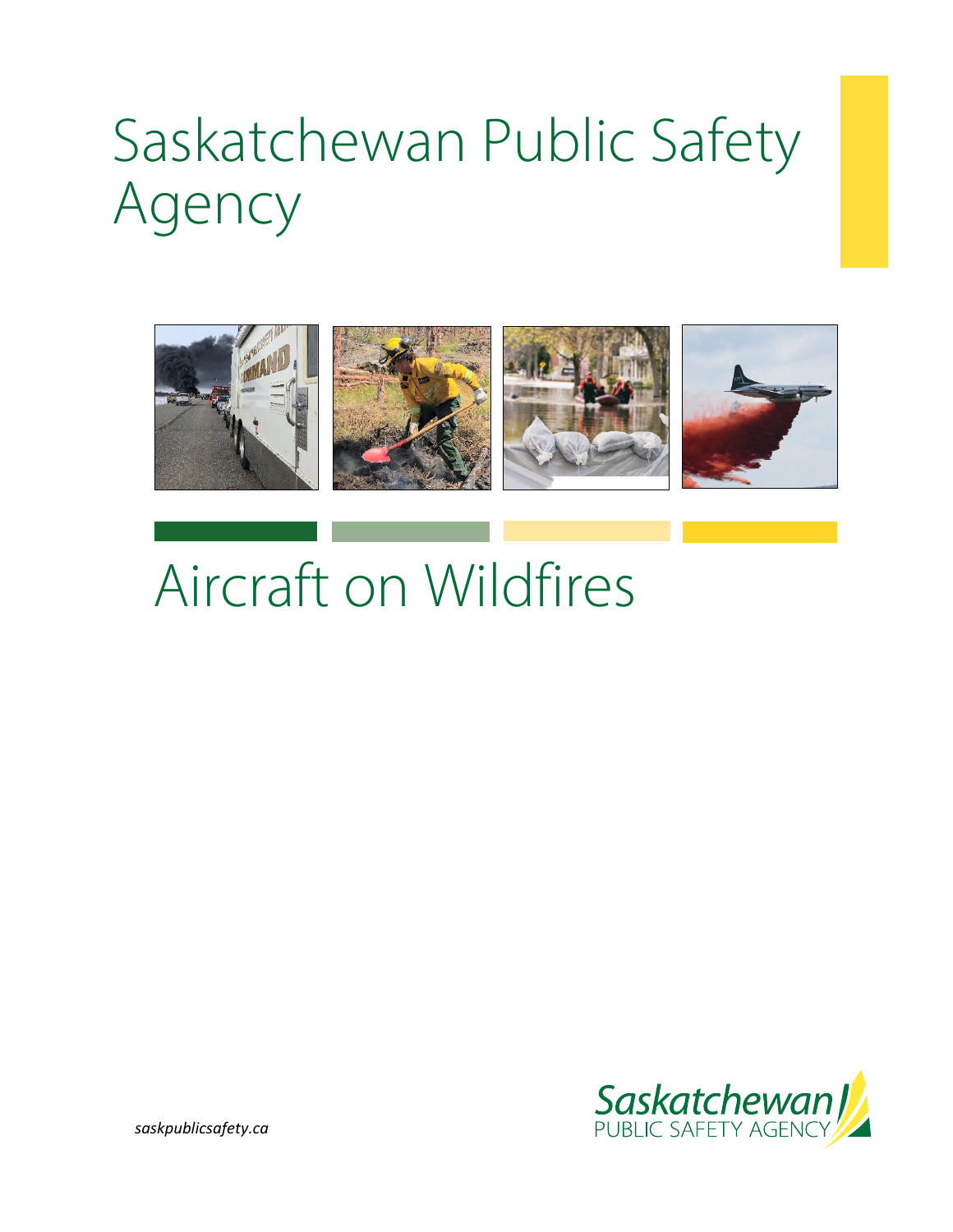#### **Preface**

This guide provides basic information on the use of aircraft on wildfires. Aircraft can play a valuable role in the suppression of wildfires in a variety of ways. There are three critical functions that aircraft can perform:

- 1. Aerial reconnaissance and supervision, which includes mapping, infrared scanning, overhead tactical observation and command.
- 2. Crew and equipment transport directly and quickly to the fire line.
- 3. Aerial application of retardants and suppressants.

These functions can be performed by a range of light, medium and heavy aircraft.

Air operations on wildfires are expensive, complicated, have inherent hazards, and are highly regulated. This necessitates active and informed supervision to ensure safe, effective and efficient operations. The elements required to achieve this are:

- Select the best aircraft for the intended role where it is needed, when it is needed and at a cost-efficient price.
- Ensure the air carrier can legally perform the work with trained and licenced flight crew.
- Establish the necessary communications between aircraft/aircraft and aircraft/ground.
- Manage the airspace that is established by Canadian Aviation Regulations.
- Coordinate the air operations with the ground operations to meet wildfire suppression objectives.

## **Acquiring Aircraft and Requests for Assistance**

Aircraft for wildfires, and other emergencies, can be hired directly from air carriers offering charter and specialty air services. Assistance can be requested from the Saskatchewan Public Safety Agency (SPSA). Both options incur costs. If a state of local emergency has been declared, then requests for assistance may be given special consideration.

The costs of charter aircraft vary according to the size and type of aircraft. These costs are normally calculated by an hourly rate plus the cost of fuel and secondary expenses. The charges will include the cost of moving the aircraft to and from its base or current location to the site of the incident. See [Aircraft Prices and Performance](#page-5-0) on page 6 for prices.

The SPSA has aircraft on alert and working during the summer wildfire season. These may be available, also at a cost, if they are not actively assigned or working.

The SPSA has staff that are trained in air operations supervision in accordance with the Incident Command System who may be requested. Information on SPSA aircraft and aviation services and the wildfire program, including the current Pilot's Handbook, can be found here: [https://www.saskpublicsafety.ca/-/media/project/spsa/documents/guides-and](https://www.saskpublicsafety.ca/-/media/project/spsa/documents/guides-and-handbooks/pilots-handbook.pdf)[handbooks/pilots-handbook.pdf](https://www.saskpublicsafety.ca/-/media/project/spsa/documents/guides-and-handbooks/pilots-handbook.pdf)

If you spot a fire, or determine you need immediate assistance, call 911. The process for requesting assistance from the SPSA is found here[: https://www.saskpublicsafety.ca/communities/requesting](https://www.saskpublicsafety.ca/communities/requesting-spsa-assistance)[spsa-assistance](https://www.saskpublicsafety.ca/communities/requesting-spsa-assistance)

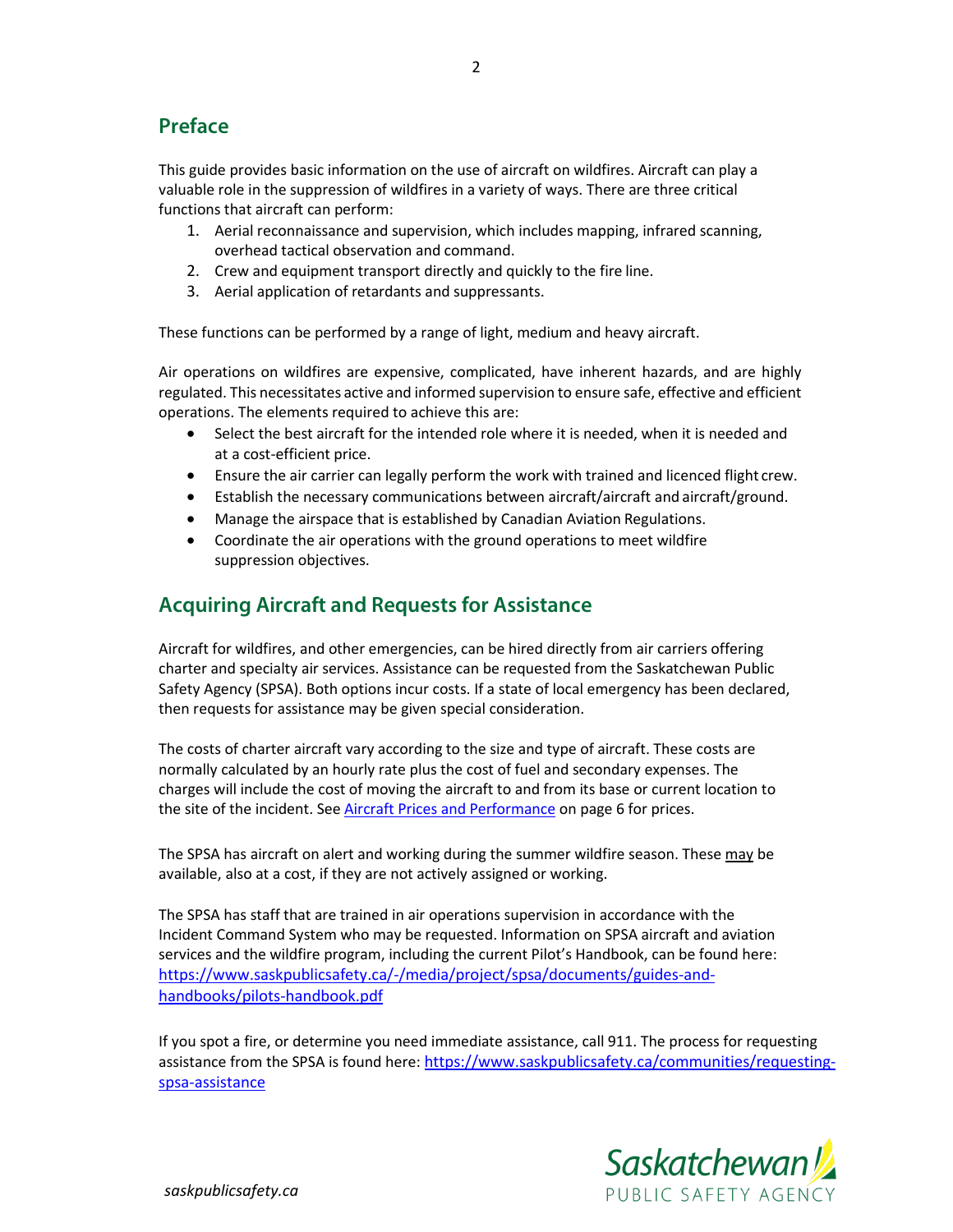## **Saskatchewan Public Safety Agency**

The Government of Saskatchewan is mandated under *The Wildfire Act, 2014* to provide wildfire protection within the province. This *Act* is the primary source of statutory responsibility with respect to wildfire management on forested and prairie land. Under the *Act,* the Saskatchewan Public Safety Agency (SPSA) is responsible for wildfires in the provincial forest, provincial parks, recreation sites or vacant crown land – and the Wildfire Management Area within a 4.5 km strip of land bordering the provincial forest. Rural and urban municipalities are responsible for wildfire suppression on land within their jurisdiction.

Wildfires are managed based on a "Values at Risk" procedure where the priorities are:

- 1. Human life
- 2. Communities
- 3. Major public infrastructure and significant industrial infrastructure
- 4. Commercial timber
- 5. Remote structures and natural resources

#### **Communications: Air-to-Air and Air-to-Ground**

Communications is paramount when working with any aviation asset. The main point of contact with an aircraft is the pilot, unless a Bird Dog is present, in which case it will be the Air Attack Officer. In either case it is imperative that aircraft have the ability to talk to all other aircraft assets working on the fire as well as ground forces in the area that the aircraft are working. The aircraft will need direction on objectives, advisories on other aircraft working on the fire, and hazards in the area. This information should come from the Incident Commander or designate.

#### **Wildfire Airspace Regulations**

Airspace over fires can be extremely busy. The nature of this work typically involves low flying, frequently reduced visibility, and several aircraft working in close proximity to each other. This is not the place for aircraft that are not involved in fire suppression. Therefore, the federal government, in the Canadian Aviation Regulations, has imposed restrictions to aircraft flying over fires.

*Thus, the mere existence of a wildfire invokes an automatic application of the following federal regulation (without NOTAM):*

#### *601.15 Forest Fire Aircraft Operating Restrictions*

*No person shall operate an aircraft:*

*(a) over a forest fire area, or over any area that is located within five nautical miles of a forest fire area, at an altitude of less than 3,000 feet AGL; or (b) in any airspace that is described in a NOTAM issued pursuant to Section 601.16.*



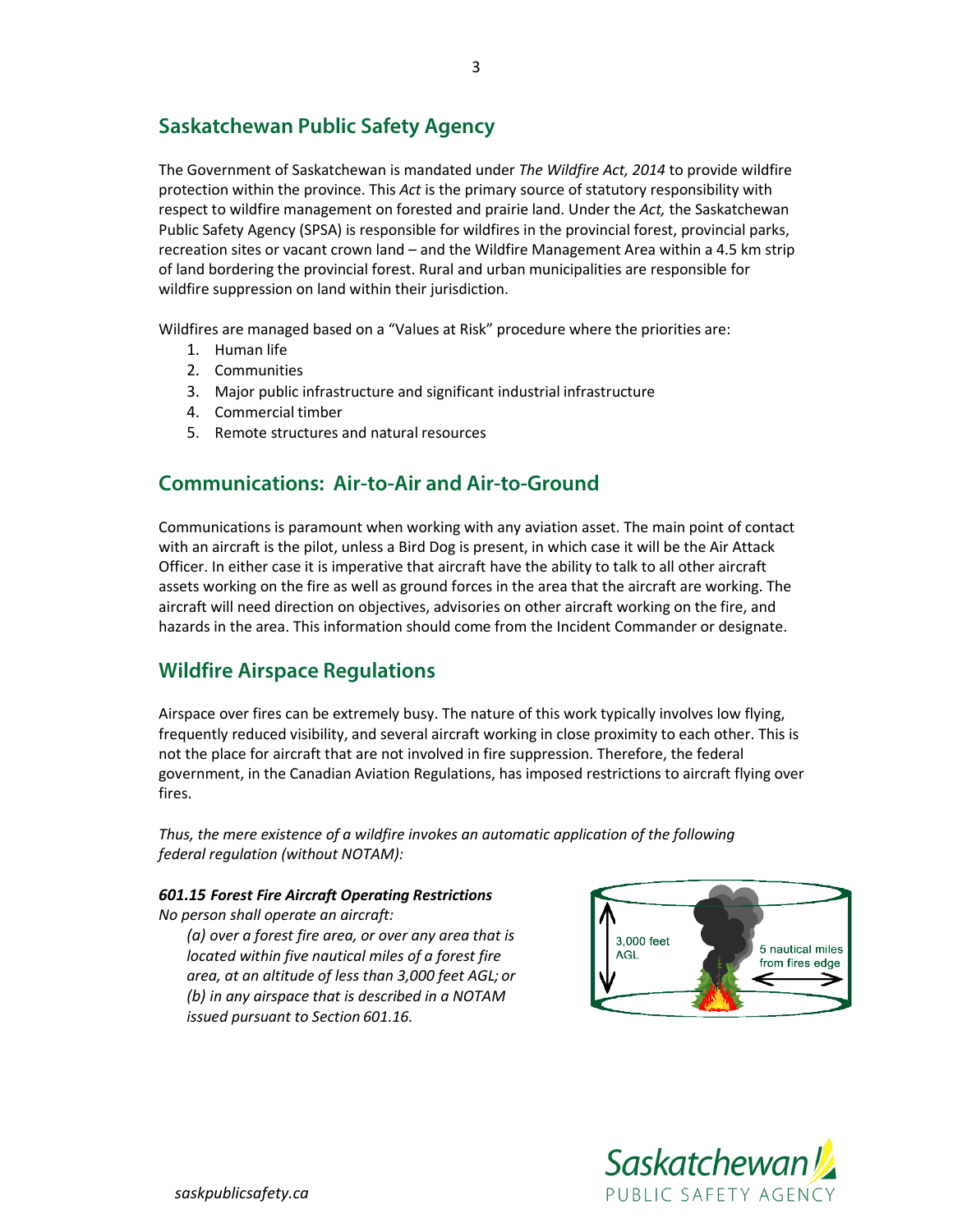#### *601.16 Issuance of NOTAM for Forest Fire Aircraft Operating Restrictions*

*The Minister may issue a NOTAM that relates to restrictions on the operation of aircraft in the case of a forest fire and that describes:*

- *(a) the location and dimensions of the forest fire area; and*
- *(b) the airspace in which forest fire control operations are being conducted.*

#### *601.17 Exceptions*

*Section 601.15 does not apply to:*

- *(a) persons who are operating an aircraft at the request of an appropriate fire control authority; and*
- *(b) Department of Transport personnel who are operating an aircraft in the performance of duties related to surveillance and the enforcement of aviation legislation.*

#### **CANADIAN AVIATION REGULATIONS DEFINITIONS**

- *Fire control authority means an official of a government forestry service or other fire control agency that is responsible for the protection of persons and property against fire.*
- *Forest fire area means an area on the surface of the earth on which standing timber, grass or any other vegetation or buildings are burning.*

#### **Wildfire Airspace and NOTAMS**

A **Notice to Airmen** (**NOTAM**) is a notice that alerts pilots and air operators of potential hazards along a flight route or at a location that could affect the safety of the flight. NOTAMs are distributed by NavCanada upon approval by Transport Canada and circulated through flight briefings supplied to pilots and online pre-flight aids.

A problem can arise from the fact that there is no system that publicizes the existence of fire locations to the aviation community automatically. This is particularly a problem when a fire occurs within 5 nautical miles of an airport or float base.

An appropriate fire control authority can request that a NOTAM be issued. There are different formats that can be used. There is a simple notice that only informs the aviation community that a fire exists and of its location. This kind of NOTAM can be issued quickly.

A second type of NOTAM is issued when there is an active fire suppression activity that encompasses an area larger than the simple, 5-mile and 3,000-foot restriction. The appropriate fire control authority can request an expanded area of flight restriction. This could be necessitated by:

- Aircraft using a nearby lake to work from that is more than 5 miles,
- Where there is a base camp outside the immediate fire area that results in a high amount of low-level air activity to and from the fire, and
- Where there is intense air activity stacked up over the fire exceeding the 3,000-foot altitude restriction.

A more detailed NOTAM may be necessary if there is a need to have non-fire aircraft moving into the fire airspace. This could be the result of an adjacent fishing lodge operating fly-out flights or a nearby airport. If there is a requirement for such an expansion, it must be approved by Transport Canada.

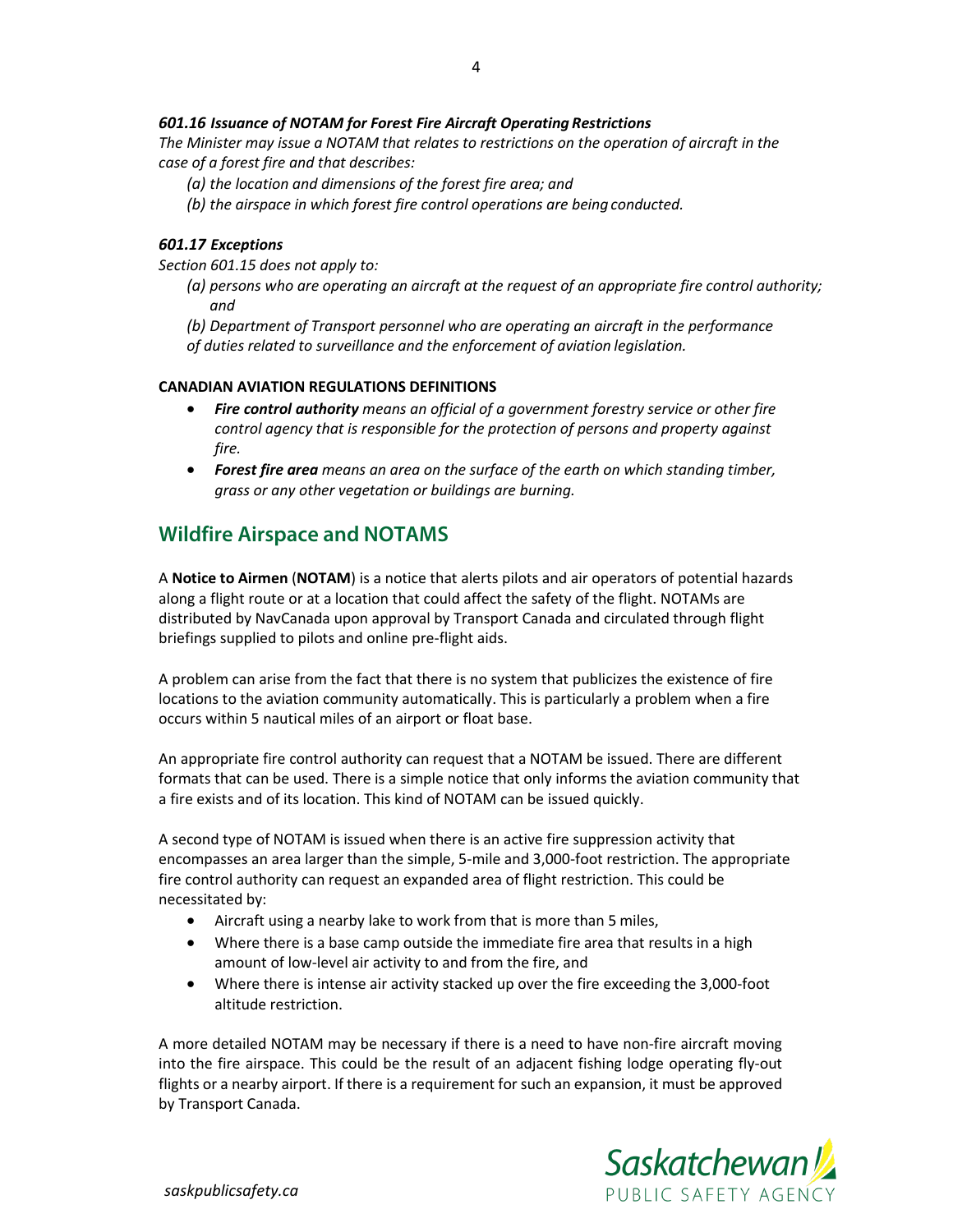Unless specifically authorized otherwise, only Transport Canada can allow non-fire aircraft within a fire zone. If that authority is granted to the appropriate fire control authority, it will be mentioned in the

NOTAM along with a contact phone number.

If there is no such contact procedure detailed in the NOTAM, the appropriate fire control authority does not have the authority to allow non-fire aircraft into the airspace.

If a NOTAM is needed, then the process should be started as soon as the need is recognized, and a NOTAM can be put in place quickly. It is important to remember that an airspace is not closed because people and aircraft are active on the fire, it is closed due to the presence of the fire.

Transport Canada may choose to temporarily designate airspace to a different class than its normal designation. This has been rarely done and is used when there is the potential for a large-scale disruption to air traffic.

If there is any likelihood of non-fire air traffic flying in the vicinity of a fire, or if there is intense fire air traffic, then a NOTAM request should be submitted by the appropriate fire authority. All NOTAM requests regarding SPSA wildfires come from the Provincial Fire Centre and must be authorized by the Provincial Duty Officer after consultation with the Provincial Aviation Services Coordinator or the NAO Safety/Risk Officer.

**Note: The restrictions of a NOTAM also apply to remote controlled unmanned aircraft (e.g., Drones, UAV's, etc.).**

## **Air Tanker Efficiency / Effectiveness**

Air tankers have proven to be very effective in combatting wildfires. However, with the escalating costs of aircraft and suppressants, effectiveness alone is not sufficient. Therefore, the operation must be conducted not only **safely and effectively**, but **efficiently** as well.

If you require aircraft, it is important to determine what aircraft will bring the best value. This is largely determined by the mission. Predominantly, aircraft are required to drop suppressants and the efficiencies will be determined by the aircrafts' turnaround time, or the distance to the water source/reload base. Only CL-215's can skim from a lake. All other tankers must reload from a land base. In many cases a helicopter with a bucket can outperform a large air tanker if the helicopter has a water source close to the wildfire and the tanker is a long distance to the reload base or a large enough lake to refill. On a case-by-case basis, it should be determined which aircraft can deliver the greater volume of water, in the shortest amount of time, at the most reasonable cost.

All SPSA tanker aircraft require a minimum of 2 miles (3.2 kilometers) of forward visibility before they can address any wildfire.

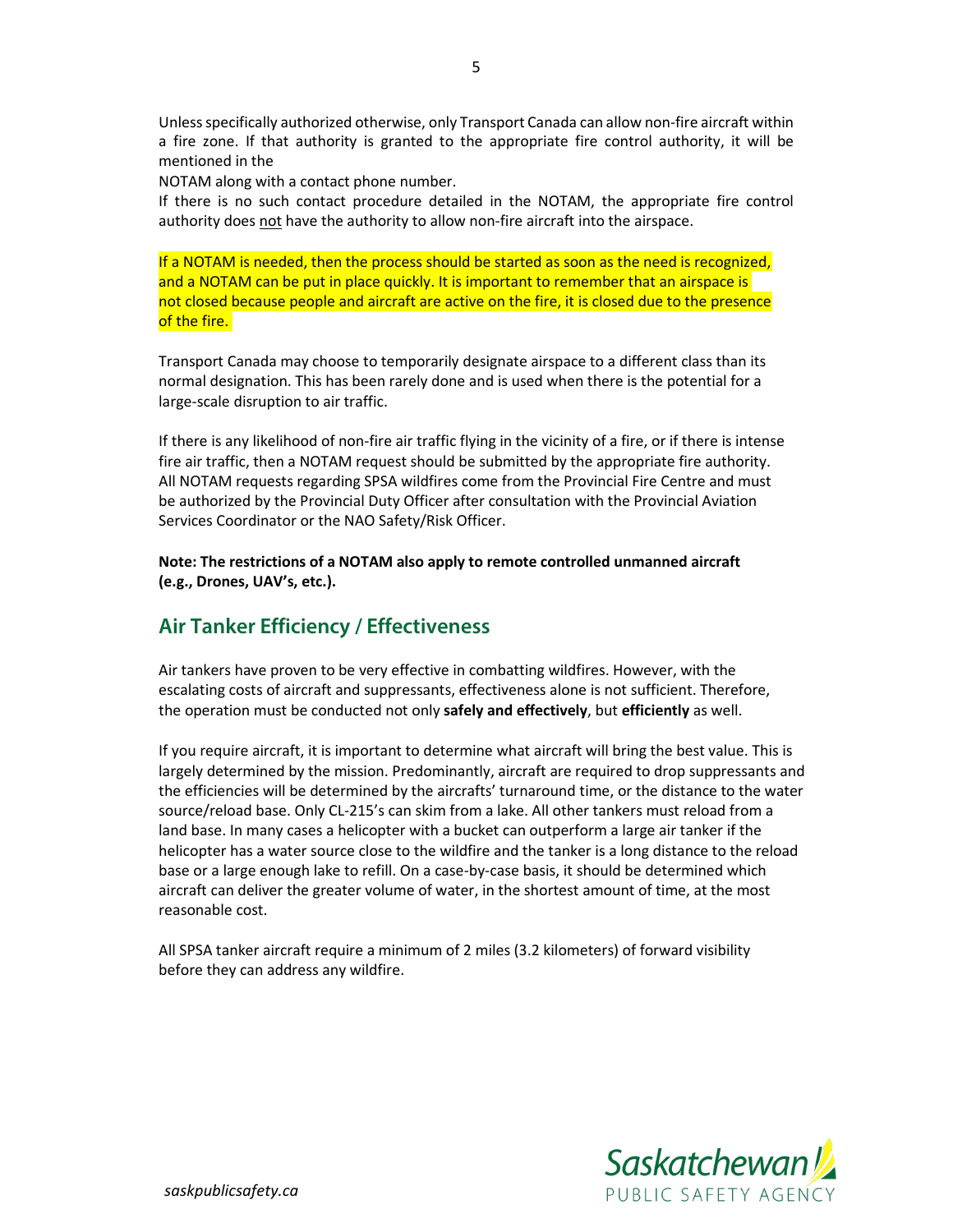#### **SPSA Fleet Configuration**

The fire suppression fleet is owned and operated by the Saskatchewan Public Safety Agency (SPSA). SPSA's fleet consists of:

Air Tankers:

- 5 CL-215T's
- 1 Cl-215P
- 4 Convair 580A's

Bird Dog Aircraft

- 4 Turbo Commanders
- 3 Beechcraft Baron 55's

## <span id="page-5-0"></span>**Aircraft Prices and Performance**





Tanker



Tanker

Medium Helicopter

Intermediate Helicopter

| <b>Aircraft Type</b>                                        | <b>Cost per Hour</b>   | <b>Suppressant Cost</b> | <b>Speed</b> | Volume                 |
|-------------------------------------------------------------|------------------------|-------------------------|--------------|------------------------|
| AT802 (SEAT)                                                | \$3,500.00             | \$0.00 (water)          | 175 knots    | 3,025 litres           |
| AT602 (SEAT)                                                | \$3,500.00             | \$0.00 (water)          | 160 knots    | 2,385 litres           |
| AT502 (SEAT)                                                | \$3,500.00             | \$0.00 (water)          | 140 knots    | 1,900 litres           |
| Thrush (SEAT)                                               | \$3,500.00             | \$0.00 (water)          | 140 knots    | 1,900 litres           |
| CL-215T                                                     | \$5,000.00             | \$90.00 (foam)          | 180 knots    | 5,400 litres           |
| <b>CV580A</b>                                               | \$4,200.00             | \$6,000.00 (retardant)  | 270 knots    | 7,950 litres           |
| <b>CV580A</b>                                               | \$4,200.00             | \$4,800.00 (Gel)        | 270 knots    | 7,950 litres           |
| TC690 Bird Dog                                              | \$2,200.00             | N/A                     | 260 knots    | N/A                    |
| Baron 55 Bird<br><b>Dog</b>                                 | \$1,800.00             | N/A                     | 180 knots    | N/A                    |
| Single Engine<br>Aircraft                                   | \$500 - \$1,000 / hr   | N/A                     |              |                        |
| <b>Twin Engine</b><br>Aircraft                              | \$1,000 - \$2,000 / hr | N/A                     |              |                        |
| Light and<br>Intermediate<br>Helicopter (4-7<br>passengers) | $$1,200 - $2,000 / hr$ | N/A                     |              | $72 - 190$<br>gallons  |
| Medium<br>Helicopter (8-<br>14 passengers)                  | \$2,000 - \$4,000 / hr | N/A                     |              | $200 - 420$<br>gallons |

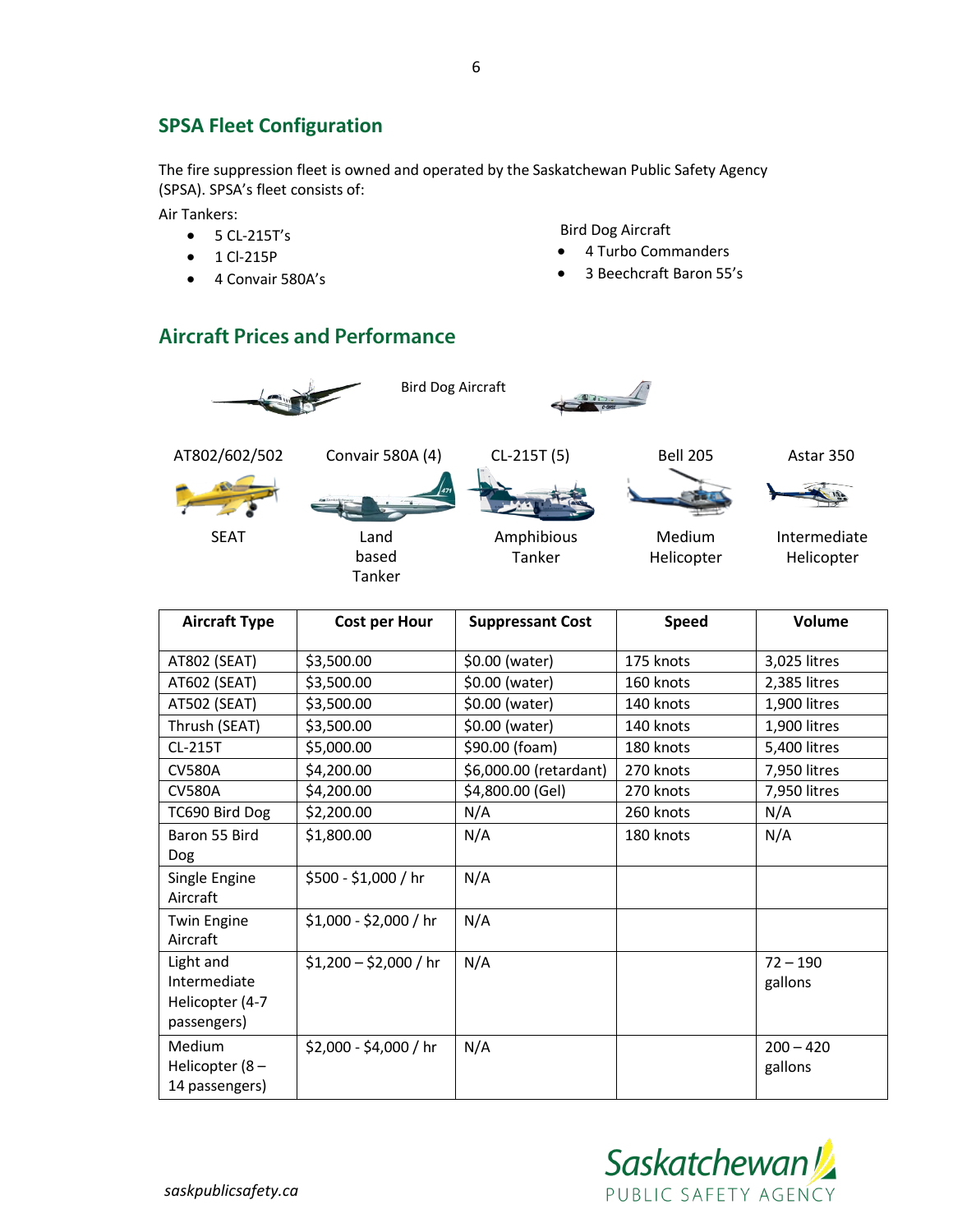## **Safety in the Drop Zone**

Despite taking all precautions, a fire fighter may find themselves in an aircraft drop zone by mistake. The following tips may help prevent injury.

First, if the drop is not coming in **immediately**, and you still have 15 or 20 seconds before the tanker is going to drop, it may be possible to safely exit the zone. Move at right angles to the intended drop line, keeping in mind that you should be at least 35 metres outside the drop zone to ensure your safety. You should only attempt this when tanker aircraft is not on its final approach for a drop (see photo).



In most cases, however, you will not know where the tanker is, or time will not permit you to exit the area. When this happens, do the following to minimize your chance of injury:

- Stay calm, move clear of snags and loose debris on the ground.
- Face in the direction of the drop, **hold on to yourtools!**
- Lie face down, hardhat on.
- Stay in position until the drop has settled, to avoid exposing your eyes to load drift, or inhaling the drop vapours.

Once the drop has been completed, you may then move out of the drop area. Be careful of the slippery nature of fresh retardant drops, and to a lesser extent, foam and/or water. If retardant, foam or gel has gotten on your skin, in your eyes, or into a cut, immediately wash off the affected area, and rinse thoroughly. Both foam and retardant, while not toxic, can still act as an irritant to your eyes and skin, so precautions must be taken to prevent injury.



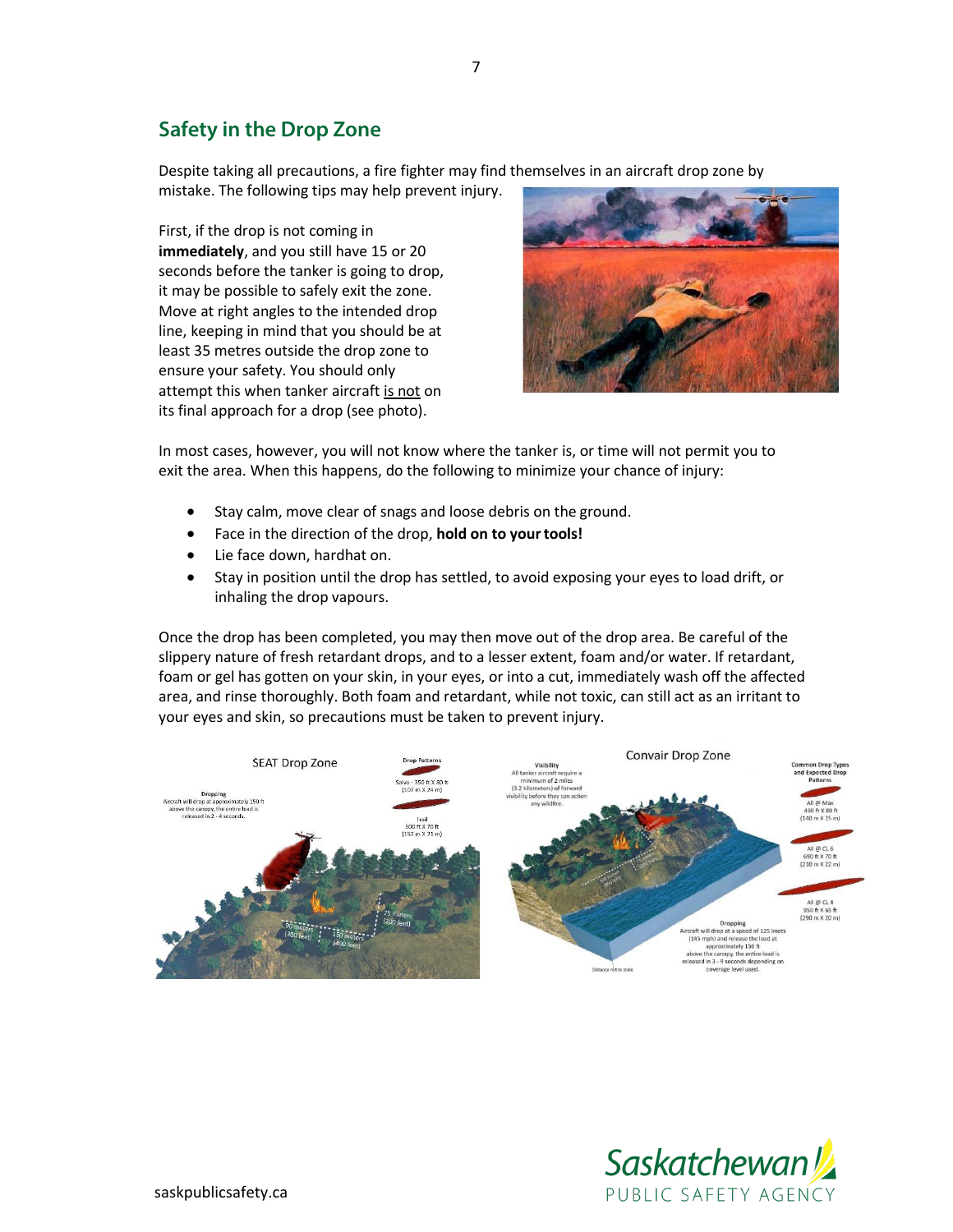## **Siren Warning System for SPSA Bird Dog Aircraft**

All SPSA Bird Dog aircraft are equipped with siren warning systems to warn ground crews of impending drops by the tanker aircraft. The sirens are used in conjunction with radio communication with ground crews. The Air Attack Officer (AAO) will always advise of drops via the radio. In the event of a malfunctioning radio, the siren will still be able to alert crews of impending drops or advise crews without a radio that a drop is imminent.

8

## **SPSA Bird Dog Responsibilities**

If a Bird Dog is present at a wildfire, one of the roles they fill is the management of air traffic over and in the immediate vicinity of the wildfire. When more than one aircraft, whether helicopter, fixed wing or a combination of both, are employed on a fire, the airspace over and surrounding the fire becomes a managed (controlled) airspace if a Bird Dog is present.

All flight paths between points within a managed airspace must be properly co-ordinated to remove the possibility of a collision. No fire suppression aircraft may enter this zone without clearance. This includes all aircraft that have been dispatched to, and that are arriving at the fire.

Once an aircraft has entered the zone, **all aircraft movements must be cleared by the Bird Dog**.

#### **Personnel in the Drop Zone**

**If any personnel are observed in the drop area and communication cannot be established, then air tankers will not drop.**

## **The Attack Plan**

The standard procedure when attacking fires with aircraft is to stop the head or forward momentum of the wildfire, when visibility and fire behavior permits, and then work down the flanks, and finally tying off the base of the fire. When air attack is involved, the fire behaviour is typically such that ground crews cannot access the head or the fire intensity is too great to perform a direct attack on the fire's head with ground forces. When this happens ground crews generally anchor near the base then work up the flanks with a pincer action to cut off the head. A coordinated effort between air attack at or near the head and ground forces establishing themselves at the rear is often the most effective way to accomplish fire suppression objectives.

## **Air Tanker Strategies**

There are basically two different attack concepts used in aerial suppression: direct and indirect attack.

#### **Direct Attack**

One of the most effective methods of getting a fire under control as quickly as possible is to have the aircraft place their drops directly on the edge of the fire, while the ground crews move along with the tankers, staying just behind where the last drop was placed.

Pilots are instructed to release their loads at least 120 - 150 feet over the canopy, to allow the



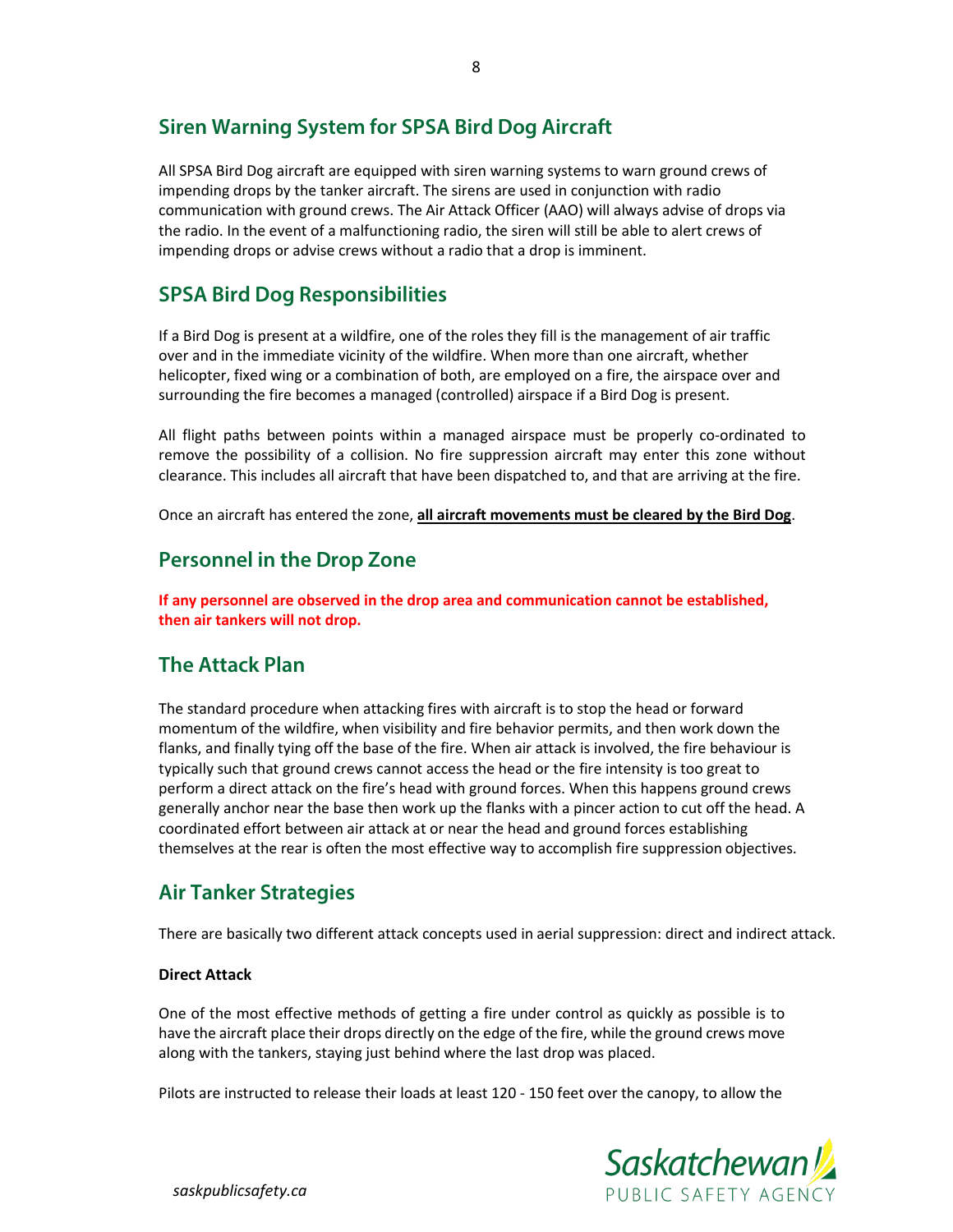drop to slow up, and fall into the canopy gently, instead of "driving" it in from a lower altitude. Particularly with foam, which comes in with even less force, working with amphibious aircraft along the fire line should not pose any safety hazards when done correctly.

The simplest method of working together is to establish control of the head of the fire as soon as possible, and then proceed with an attack from the rear of the fire, along a designated flank. This should be coordinated with the Incident Commander. Once the first load is placed along the flank, crews should move into position and commence operations right where the load went in. The next loads will be placed further along the flank, moving towards the head, with crews knowing that the aircraft will now be flying over their position before releasing their loads.

Once the head has been reached on one side of the fire, the same procedure is used along the other flank. In this way, the effectiveness of the aircraft is maximized, and the crews are working in areas that are at their period of lowest activity, and then moving in to work on the line when areas may be starting to pick up again.

Air tanker effectiveness is diminished if ground attack is not carried out directly behind the tanker drop, since the suppressing action of the drop is only temporary, and is lost as soon as the moisture evaporates.

#### **Indirect Attack**

When using retardant, the objective is to keep the fire to a finite size by directly applying retardant on the fire or building a line around the fire, and allowing the fire to burn up to the retardant-coated fuel.

This strategy requires the pilot to drop the retardant loads tight to the actual fire line, generally starting at the head of the fire, then along the flanks, and finally at the rear of the fire. It is essential that the retardant line be continuous, with no gaps in the line, and a sufficient coverage level of retardant is used to accomplish the task. Feedback from the ground crews is essential to ensure this happens.



Unlike a direct attack, it is not typical for ground forces to be in the area of tanker drops when retardant is used. Usually there is little advantage to working closely behind retardant carriers, and the viscosity of the loads could create a certain amount of risk to personnel on the ground if a load is dropped too low by accident.

It is acceptable for crews to establish themselves along a different part of the fire, if there is good communication with the aircraft regarding the planned location of each drop.

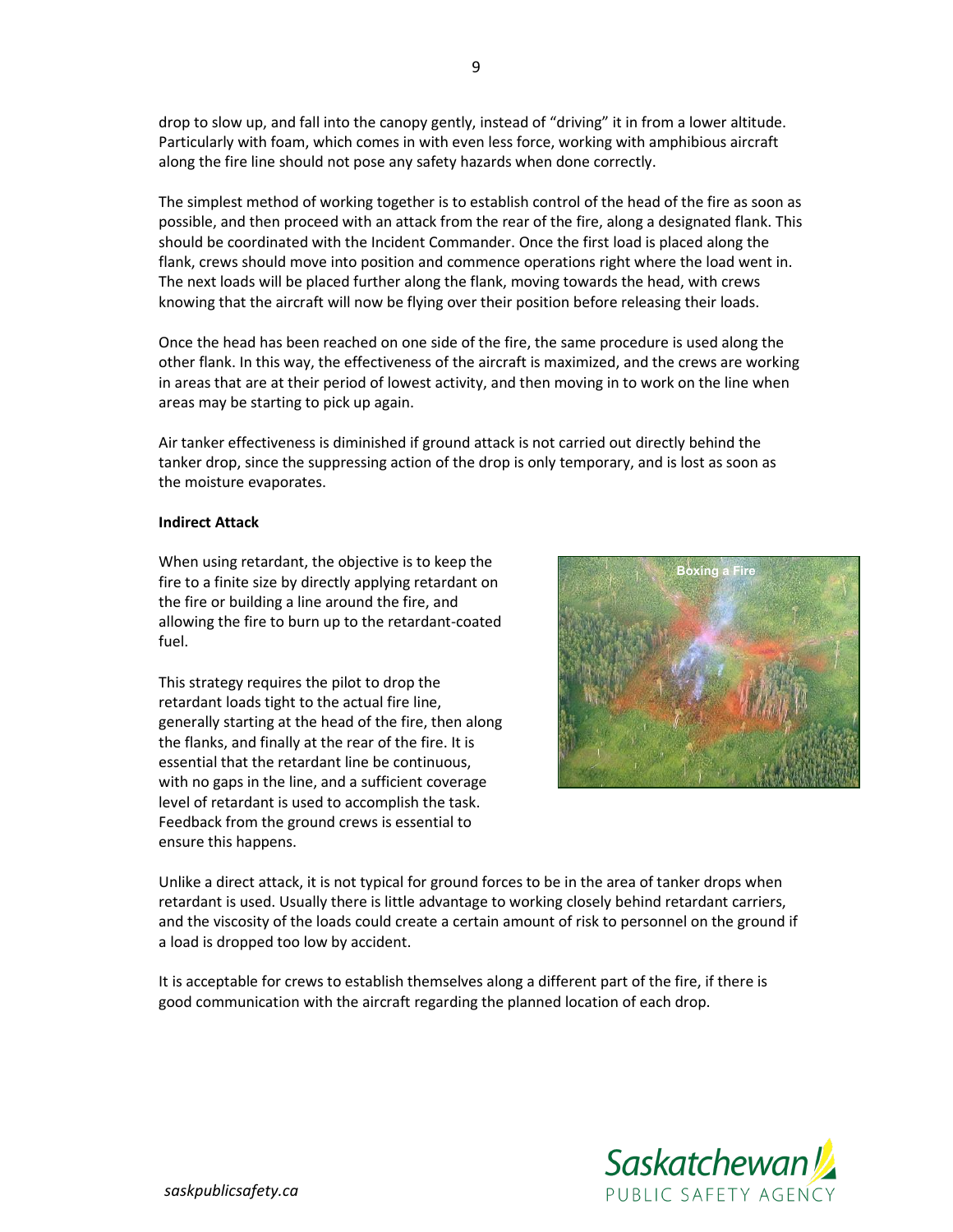## **Fire Retardants and Suppressants**

#### **Long-term Fire Retardant – Composition and Function**

A long-term fire retardant gains its effectiveness through the use of a chemical (predominantly fertilizer), which alters the combustion process. With long-term retardant, the area receiving coverage from an applied load can resist fire spread for a period of days, or even weeks, after the drop as long as the active ingredients remain on the fuel. This allows retardant carriers to place a series of control lines around a fire, and then leave the area for attack on a new start, without having to return for additional action.

Due to its high salt content, long-term fire retardant can be a skin or eye irritant, and steps should be taken to wash any retardant off the skin, particularly around areas that may have cuts or scrapes. If retardant gets into the eyes, the eyes should be rinsed immediately with clean water, and if irritation is severe, the patient should be sent to a doctor for examination. LC-95A [SDS Sheet](https://385xpfxe1e13almu7u8sj31b-wpengine.netdna-ssl.com/wp-content/uploads/2020/01/SDS_PC_LC95A-LC95A-MV-Retardant-OSHA-WHMIS-GHS_2019-08-01_EN.pdf)

#### **Fire Foams – Composition and Function**

Class A fire foams are designed specifically to enhance the effectiveness of water application to a fire, either from tankers or ground pumping units. Foam, like long-term retardant, can be a skin and eye irritant in certain instances. Foam concentrate is very similar to dishwashing detergent in composition and will dry the skin out due to the leeching of skin oils. Prolonged exposure can cause redness, chapping, or even cracking of the skin, but only if no preventative measures are used. Eye irritation can also result from exposure, and the eyes should be rinsed out with clean water if foam gets into them. If eye irritation persists after rinsing, medical attention should be obtained. (For more information, see [PHOS-CHEK WD881C SDS Sheet.](https://385xpfxe1e13almu7u8sj31b-wpengine.netdna-ssl.com/wp-content/uploads/2018/04/AST10110.340-EN-Phos-Chek-WD881C-Class-A-Foam-Conc.pdf))

#### **Fire Suppressing Gels (Water Enhancer)**

Water enhancers are [superabsorbent polymer](https://en.wikipedia.org/wiki/Superabsorbent_polymer) [slurries w](https://en.wikipedia.org/wiki/Slurry)ith a consistency almost like petroleum jelly and are commonly referred to as "Gel." Gel can be used as a fire suppressant and for structure protection and in direct-attack applications against [wildfires.](https://en.wikipedia.org/wiki/Wildfire)

Gel can provide thermal protection from fire for extended periods, even at 3,500 °F (1,930 °C). Depending on the fire conditions, applied fire gels offer fire protection for periods of 1 to 2 hours and up to 4 to 6 hours, depending on temperature and humidity. After the retained water is completely evaporated from a gel, fire suppression ability is lost. (For more information, see [FireIce Gel SDS Sheet.](http://www.fireicesolutions.com/wp-content/uploads/2016/05/FireIce-Gel-SDS-US-1-28-16-1.pdf))

#### **Summary**

Aircraft are very effective in combating forest fires. To be effective, you need only to achieve the objective of stopping or controlling the wildfire. To be efficient, you must achieve our objective with only the necessary numbers of air tankers and with the minimum amount of suppressant or retardant necessary to do the job. Anything more results in overkill and an inefficient, costly operation.

The loss in air attack efficiency occurs when the fire gains in size and intensity to a point when numerous loads are necessary to contain the fire. When more than one load per dispatched landbased aircraft is required, there is often a critical time factor while the air tanker reloads and